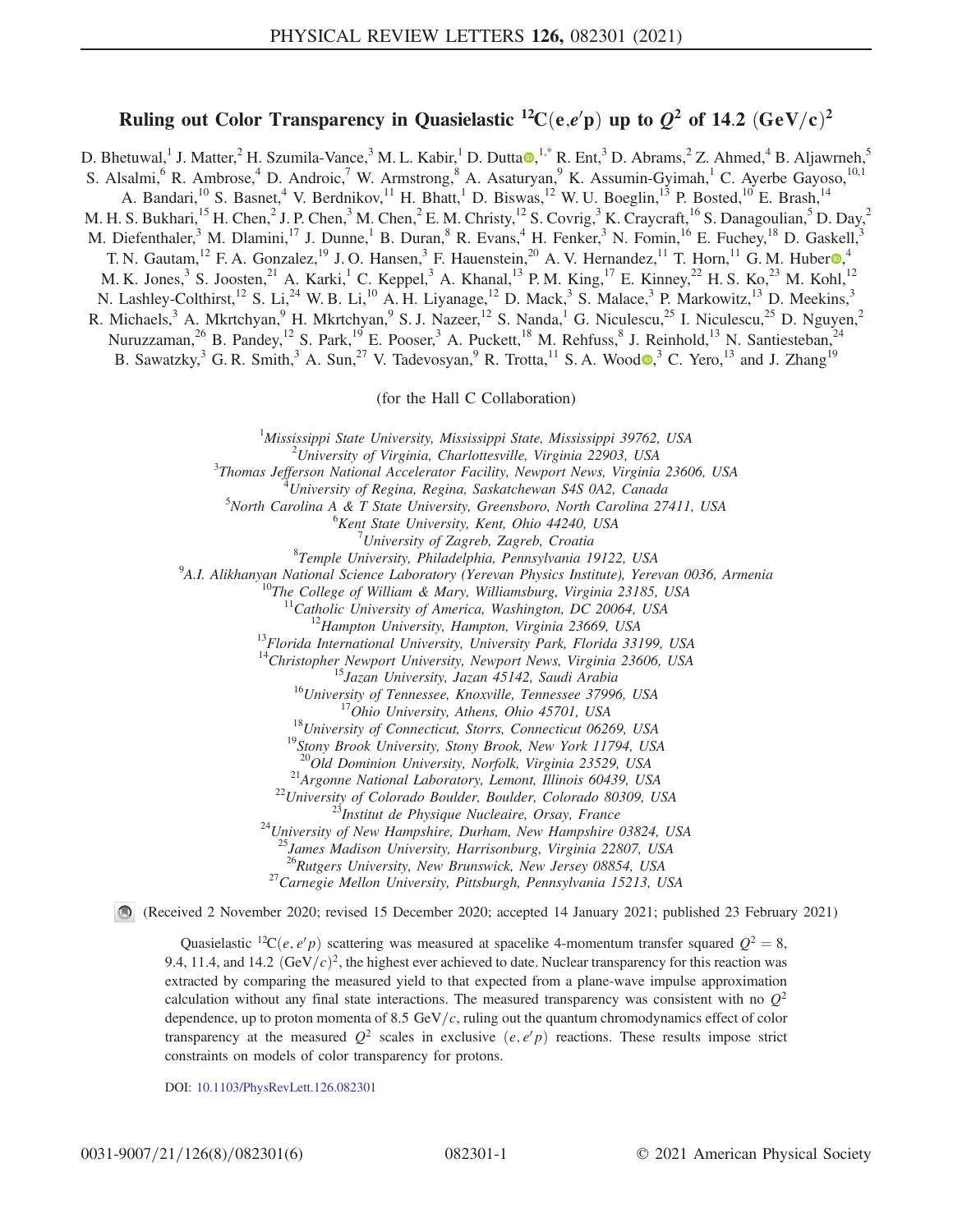At low energies, the strong interaction is well described in terms of nucleons (protons and neutrons) exchanging mesons [\[1\],](#page-4-1) whereas at high energies, perturbative quantum chromodynamics (pQCD) characterizes the strong force in terms of quarks and gluons carrying color charge. Although these two descriptions are well understood in their respective energy scales, the transition between them is not uniquely identified. Quantum chromodynamics (QCD) predicts that protons produced in exclusive processes at sufficiently high 4-momentum transfer  $(Q)$ , will experience suppressed final (initial) state interactions resulting in a significant enhancement in the nuclear transparency  $(T)$  [\[2,3\].](#page-4-2) This unique prediction of QCD is named color transparency (CT), and the observation of the onset of CT may help identify the transition between the two alternate descriptions of the strong force.

Mueller and Brodsky [\[2,3\]](#page-4-2) introduced CT as a direct consequence of the concept that in exclusive processes at sufficiently high momentum transfer, hadrons are produced in a pointlike configuration (PLC). Quantum mechanics accounts for the existence of hadrons that fluctuate to a PLC, and a high momentum transfer virtual photon preferentially interacts with a hadron in a PLC (with transverse size  $r_{\perp} \approx 1/Q$  [\[4\]](#page-5-0). The reduced transverse size, color neutral PLC is screened from external fields, analogous to a reduced transverse size electric dipole [\[4\]](#page-5-0). At sufficiently high Lorentz factor, the PLC maintains its compact size long enough to traverse the nuclear volume while experiencing reduced interaction with the spectator nucleons. It thereby experiences reduced attenuation in the nucleus due to color screening and the properties of the strong force [\[4\].](#page-5-0) The onset of CT is thus a signature of QCD degrees of freedom in nuclei and is expected to manifest as an increase in T with increasing momentum transfer.

The energy regime for the onset of CT is not precisely known but provides crucial insights for nuclear theory, see a summary in Ref. [\[5\].](#page-5-1) The suppression of further interactions with the nuclear medium is a fundamental assumption necessary to account for Bjorken scaling in deep-inelastic scattering at small  $x_B$  [\[6\]](#page-5-2). Moreover, the onset of CT is of specific interest as it can help identify the relevant spacelike 4-momentum transferred squared  $(Q^2)$ where factorization theorems are applicable [\[7\]](#page-5-3) enabling the extraction of generalized parton distributions (GPDs) [\[8,9\].](#page-5-4) At intermediate energies, there exists a trade-off between the selection of the PLC and its expansion as it transits the nucleus. Therefore, the onset of CT is best observed at the intermediate energy regime where the expansion distance of the PLC becomes significant compared to the nuclear radius. Theory anticipates that it is more probable to observe the onset of CT at lower energies for meson production than for baryons as it is more probable for quark-antiquark pairs (mesons) to form a PLC than three quark systems (baryons) [\[10\].](#page-5-5) Additionally, the significantly larger Lorentz factor for mesons ensures that the expansion distance over which the PLC evolves back to its equilibrium configuration can be as large as the nuclear radius at lower energies for mesons than for baryons [\[11\].](#page-5-6)

The predicted onset of CT for final-state mesons has been demonstrated in several experiments at Jefferson Lab (JLab). Pion photoproduction cross sections of <sup>4</sup>He to <sup>2</sup>H were found to be consistent with CT theories showing a positive rise in the ratio [\[12\].](#page-5-7) Precise and systematic studies of pion electroproduction on a range of targets established a positive slope in the transparency ratios for  $Q^2$  in the range from 1–5  $(GeV/c)^2$ , as well as an A dependence of the slope. These results were found to be consistent with models that include CT [\[13,14\]](#page-5-8). The onset of CT in mesons was further confirmed by a JLab experiment measuring the nuclear transparency of  $\rho^0$  electroproduction which showed slopes vs  $Q^2$  consistent with the same CT models [\[15\]](#page-5-9) as the pions. While empirical evidence conclusively confirms the onset of CT in mesons at momentum scales corresponding to  $Q^2 \approx 1 \text{ (GeV/}c)^2$ , the observation of the onset of CT in baryons is somewhat ambiguous.

In a pioneering experiment at the Brookhaven National Lab (BNL), the E850 Collaboration attempted to measure the onset of CT using the proton knockout  $A(p, 2p)$ reaction at  $\approx 90^\circ$  c.m. angle [\[16\]](#page-5-10). The nuclear transparency was measured as the ratio of the quasielastic cross section from a nuclear target to that of the free  $pp$  cross section which varies rapidly with  $Q^2$  [\[17,18\].](#page-5-11) The transparency was measured as a function of an effective beam momentum,  $P_{\text{eff}}$ , and was shown to have a positive rise from  $P_{\text{eff}} =$ 5.9–9 GeV/ $c$  [\[16\]](#page-5-10). A subsequent decrease in the transparency was observed between  $P_{\text{eff}} = 9.5{\text -}14.4 \text{ GeV}/c$ [\[19](#page-5-12)–21]. This enhancement and subsequent fall in the nuclear transparency spans a  $Q^2$  (Mandelstam −t) range of 4.8–12.7  $(GeV/c)^2$  and outgoing proton momentum range of 3.3–7.7 GeV/c. Two possible explanations for the decrease in transparency at the higher momenta are an inmedium suppression of the energy dependence of the  $pp$ elastic cross section known as nuclear filtering [\[17,18\]](#page-5-11), or the excitation of charmed quark resonances or other exotic multiquark states [\[22\]](#page-5-13).

Hadron propagation through the nuclear medium is dominated by a reduction of flux at high energies. In the  $A(p, 2p)$  reaction both the incoming and outgoing protons experience a reduction of flux making it more challenging to interpret. Subsequently, the ambiguous results from the BNL experiment were investigated with the  $(e, e'p)$  process, which employs electrons, a weakly interacting probe, to avoid the complication of the reduction of flux of the hadronic probe. In quasielastic scattering of electrons from a nucleus,  $A(e, e'p)$ , the outgoing proton can interact with the spectator nucleons such that absorption and rescattering of the outgoing proton results in a reduction of the measured  $A(e, e'p)$  yield. Furthermore, compared to the  $(p, 2p)$  process, the elementary elastic *ep* scattering cross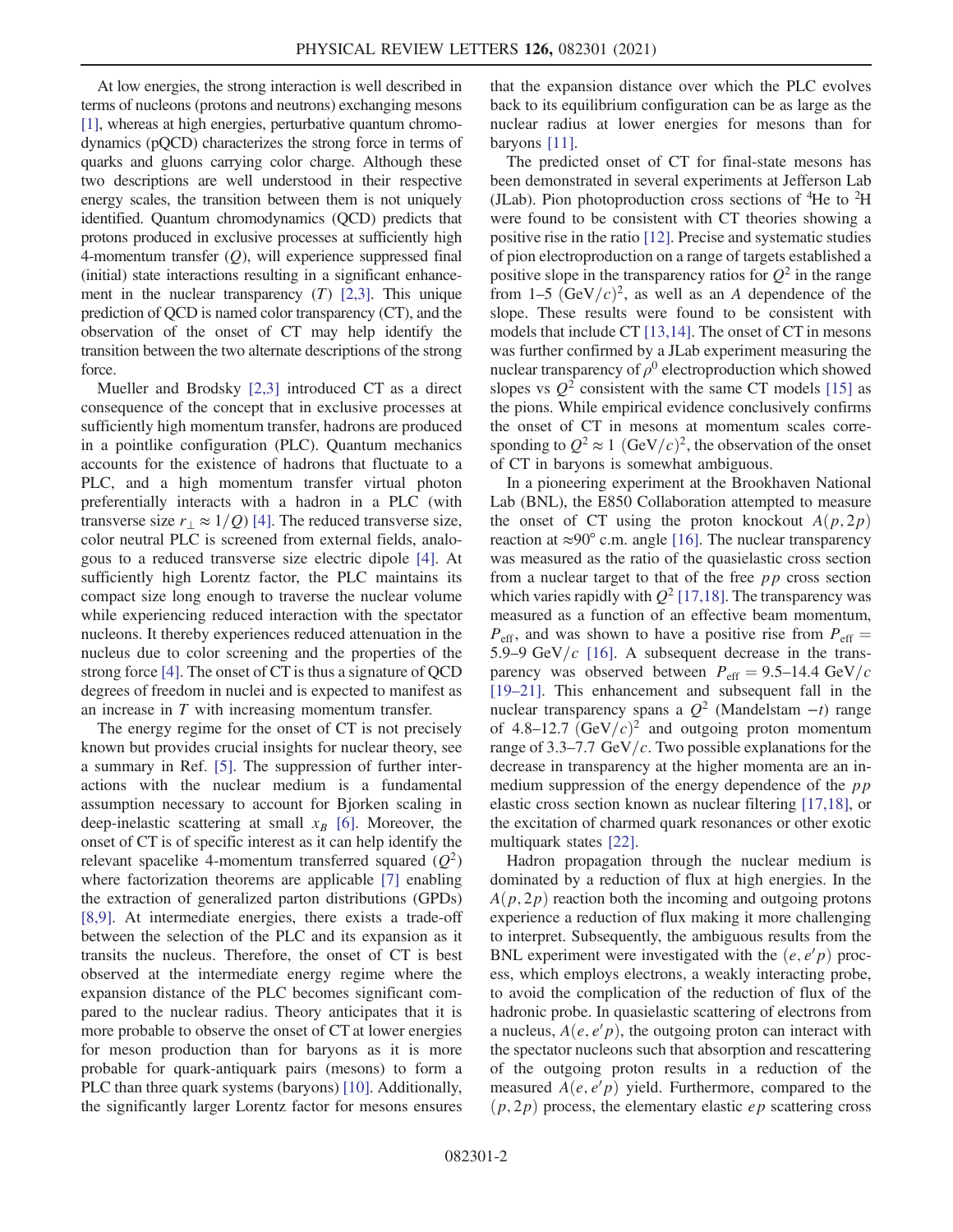section is accurately known and smoothly varying with energy transfer, and the  $A(e, e'p)$  process is less sensitive to the poorly known large momentum components of the nuclear wave function [\[23\]](#page-5-14). The underlying processes that contribute to the  $A(e, e'p)$  yield such as multiple scattering, and initial and final state interactions are energy independent. Thus, in the nucleon-meson picture of the nucleus, one would expect that the transparency, T, defined as the ratio of the measured  $A(e, e'p)$  yield to that calculated in the plane wave impulse approximation, should also be independent of energy. Measurement of  $T$  can therefore test for deviation from the expectations of conventional nuclear physics and the onset of quark-gluon degrees of freedom.

Previous  $A(e, e'p)$  experiments [\[24](#page-5-15)–27] have measured the nuclear transparency of protons on a variety of nuclei up to  $Q^2 = 8.1$  (GeV/c)<sup>2</sup>. These experiments yielded missing energy and momentum distributions consistent with conventional nuclear physics and did not observe any significant  $Q^2$  dependence in the nuclear transparency. This ruled out the onset of CT for protons at  $Q^2$  values corresponding to outgoing proton momenta of 5 GeV/ $c$ , which in some interpretations is just before the rise of transparency noted in the  $A(p, 2p)$  data.

The recent 12 GeV upgrade at JLab allows access to the entire  $Q^2$  range and outgoing proton momentum range of the BNL experiment for the first time. It also allows significant overlap between the knocked out proton momentum in electron scattering and the effective proton momentum quoted by the BNL  $A(p, 2p)$  experiment, within the range where the enhancement in nuclear transparency was observed [\[16\].](#page-5-10) These features make it possible to explore all possible independent variables  $(Q^2,$ incident or outgoing proton momentum) that could be driving the enhancement in transparency observed in the BNL experiment. In this Letter, we report on the latest quasielastic electron scattering experiment to search for the onset of CT at the upgraded JLab. This experiment extends the nuclear transparency measurements in <sup>12</sup>C $(e, e'p)$  to the highest  $Q^2$  to date and covers the complete kinematic phase space of the enhancement observed by the BNL experiment.

The experiment was carried out in Hall C at JLab and used the continuous wave electron beam with beam energies of 6.4 and 10.6 GeV and beam currents up to 65  $\mu$ A. The total accumulated beam charge was determined with  $\approx$ 1% uncertainty by a set of resonant-cavity based beam-current monitors and a parametric transformer monitor. The beam energy was determined with an uncertainty of 0.1% by measuring the bend angle of the beam, on its way into Hall C, as it traversed a set of magnets with precisely known field integrals. The main production target was a carbon foil of 4.9% radiation lengths (rl), while a second carbon foil of 1.5% rl was used for systematic studies. The thickness of the foils was measured to better than 0.5%. A 10-cm-long  $(726 \text{ mg/cm}^2)$  liquid hydrogen target was used to measure the elementary ep scattering process. Two aluminum foils placed 10-cm apart were used to monitor the background from the aluminum end caps of the hydrogen target cell. The measured ep elastic cross section agrees with the world data [\[28\]](#page-5-16), and a comparison to a Monte Carlo simulation [\[29\]](#page-5-17) yields an overall normalization uncertainty of 1.8% (see the Supplemental Material [\[30\]\)](#page-5-18).

The scattered electrons were detected in the legacy High Momentum Spectrometer (HMS, momentum acceptance  $\Delta p/p \pm 10\%$ , solid angle  $\Omega = 7$  msr) [\[26\]](#page-5-19) in coincidence with the knocked-out protons detected in the new Super High Momentum Spectrometer (SHMS, momentum acceptance  $\Delta p/p$  from −10 to +12%, solid angle  $\Omega = 4$  msr) [\[31\]](#page-5-20). The SHMS central angle was chosen to detect protons along the electron three-momentum transfer,  $\vec{q}$ . The kinematics of the experiment are listed in the Supplemental Material [\[30\].](#page-5-18)

The solid angle of the spectrometers was defined for electrons and the coincident  $\overline{(e, e'p)}$  process by a 2-in-thick tungsten alloy collimator. The detector packages in the two spectrometers were similar, and they included four planes of segmented scintillators (except for the last plane in the SHMS which used quartz bars) that were used to form the trigger and to provide time-of-flight information. Two 6-plane drift chambers were used to measure particle tracks with better than  $250 \mu m$  resolution. The tracking efficiency was continuously monitored with an uncertainty of  $\approx 0.1\%$ for the HMS and  $< 0.5\%$  for the SHMS. The uncertainty was obtained from the average variation of the tracking efficiency when using three independent criteria for determining the efficiency. The typical rms resolutions in the HMS (SHMS) were 0.2% (0.1%) for momentum, 0.8 (0.9) mrad for horizontal angle and 1.2 (1.1) mrad for the vertical angle. In the HMS, a threshold gas Cherenkov detector and a segmented Pb-glass calorimeter were used for electron identification. The protons in the SHMS were identified by coincidence time after excluding pions using a noble-gas threshold Cherenkov detector and a segmented Pb-glass calorimeter. The pion-to-electron ratio in the HMS ranged from  $\approx 10^{-1}$  to  $10^{-3}$ , while the pion-to-proton ratio in the SHMS was always  $< 0.2$ . The corrections for particle energy loss through the spectrometers were determined to better than 1%. The electron-proton coincidence events were recorded in 1-h-long runs via a data acquisition system operated using the CEBAF Online Data Acquisition (CODA) software package [\[32\].](#page-5-21) Prescaled singles (inclusive) electron and proton events were simultaneously recorded for systematic studies. The coincidence time was determined as the difference in the time of flight between the two spectrometers with corrections to account for path-length variations from the central trajectory and the individual start times. The coincidence time rms resolution was 380 ps, more than sufficient to resolve the individual bursts of the 4 ns beam structure. The rate of accidental coincidences was  $< 0.2\%$ .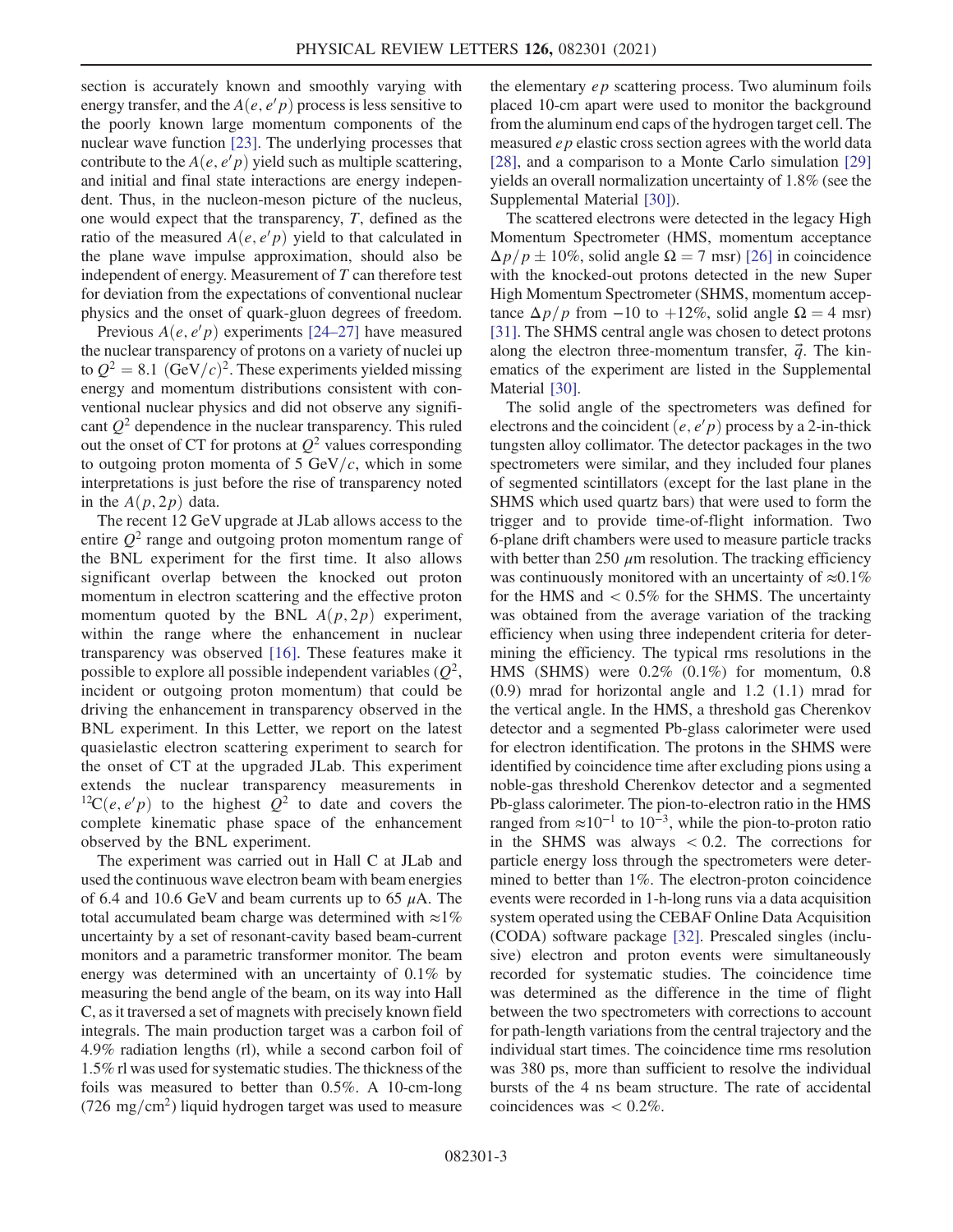The electron beam energy or momentum  $(E_e/\vec{p}_e)$  and the energy or momentum of the scattered electron  $(E_{e'}/\vec{p}_{e'})$ measured by the HMS were used to determine  $\vec{q} = \vec{p}_e - \vec{p}_{e'}$ and the energy transfer  $\nu = E_e - E_{e'}$  for each coincidence event. The kinetic energy  $(T_{p'})$  and momentum  $(\vec{p}_{p'})$  of knocked out protons measured in the SHMS were used to determine the missing energy  $E_m = \nu - T_{p'} - T_{A-1}$  and missing momentum  $\vec{p}_m = \vec{p}_{p'} - \vec{q}$  for the coincidence event, where  $T_{A-1}$  is the reconstructed kinetic energy of the  $A-1$ recoiling nucleus. The experimental yield on the  ${}^{12}C$ target was obtained by integrating the charge-normalized coincidence events over a phase space defined by  $E_m$  < 80 MeV and  $|\vec{p}_m|$  < 300 MeV/c. These constraints eliminate inelastic contributions due to pion production while integrating over the majority of the single particle wave function. The experimental yield was corrected for all known inefficiencies of both spectrometers such as the detector efficiencies (97%–99%), trigger efficiency (98%–99%), tracking efficiencies (99% HMS and 94%–99% SHMS), computer and electronic livetimes (94%–99%), and proton absorption in the SHMS ( $\approx 8\%$ ). The systematic uncertainty arising from the cut dependence of the experimental yield was determined by varying the cuts one at a time and recording the variation in yields for the different kinematic settings. The quadrature sum of the variation over all the different cuts was used as the event selection uncertainty  $(\approx 1.4\%)$ . The uncertainty due to the livetime and the detector and trigger efficiencies was determined from a set of luminosity scans on a <sup>12</sup>C target, performed in each spectrometer immediately before and after the experiment. The charge-normalized yield from these scans for each spectrometer was found to be independent of the beam current within statistical uncertainties, and the average variation in the normalized yield vs beam current was recorded as the systematic uncertainty (0.5%). The uncertainty due to the charge measurement was estimated to be  $\approx$ 1% which was validated by the change in the chargenormalized experimental yield when varying the minimum beam current cut. A Monte Carlo simulation [\[29\]](#page-5-17) of the  $A(e, e'p)$  process was performed assuming the plane-wave impulse approximation (PWIA) to be valid, in which case the  $\vec{p}_m$  is equal to the initial momentum of the proton in the carbon nucleus, and the cross section is calculated in a factorized form as

$$
\frac{d^6\sigma}{dE_{e'}d\Omega_{e'}dE_{p'}d\Omega_{p'}} = E_{p'}|p_{p'}|\sigma_{ep}S(E_m, \vec{p}_m),\qquad(1)
$$

where  $\Omega_{e}$ ,  $\Omega_{p}$  are the solid angles of the outgoing electron and proton, respectively,  $\sigma_{ep}$  is the off-shell ep cross section and  $S(E_m, \vec{p}_m)$  is the spectral function defined as the joint probability of finding a proton with momentum  $p_m$  and separation energy  $E_m$  within the nucleus. The simulation used the De Forest  $\sigma_1^{cc}$  prescription [\[33\]](#page-5-22) for the off-shell cross section, and the simulated yield was insensitive  $(< 0.1\%)$  to the off-shell effect. The independent particle spectral functions used in the simulation were the same as those used in Refs. [24–[27\].](#page-5-15) The effect of nucleon-nucleon correlations, which cause the single particle strength to appear at high  $E_m$ , was included by applying a correction factor of  $1.11 \pm 0.03$  as previously determined in Ref. [\[34\]](#page-5-23). The simulated yield was obtained by integrating over the same phase-space volume as for the experimental data. The total model-dependent uncertainty was 3.9% when the uncertainty in the spectral function (2.8%) and the corrections due to nucleon-nucleon correlations are combined in quadrature.

The measured <sup>12</sup>C(*e*, *e' p*) yields as a function of  $p_m$  are shown in Fig. [1,](#page-3-0) along with the simulated yields. The constraint of  $E_m < 80$  MeV was applied to both data and simulation. The shapes of the data and simulated distributions agree with each other very well for all four  $Q^2$ settings, validating the use of the impulse approximation. It also indicates the robustness of the spectrometer models in the Monte Carlo simulation. The uncertainty from the spectrometer acceptance was estimated to be 2.6% by comparing the measured and simulated focal plane positions and angles as well as the reconstructed angles and momenta at the reaction vertex. The  $p_m$  distributions shown in Fig. [1](#page-3-0) are very sensitive to the reconstructed momenta and angles and the average bin-by-bin difference between the data and simulated spectra normalized to each other was used as the systematic uncertainty due to acceptance. Table [I](#page-4-3) lists the major sources of systematic uncertainty. The total uncertainty is calculated as the quadrature sum. The model dependent uncertainty is not included in the table.

<span id="page-3-0"></span>

FIG. 1. The missing momentum  $p_m$  for the carbon data is shown for each kinematic setting. (a)  $Q^2 = 8.0$ , (b)  $Q^2 = 9.4$ , (c)  $Q^2 = 11.4$ , and (d)  $Q^2 = 14.2$   $(\text{GeV}/c)^2$ .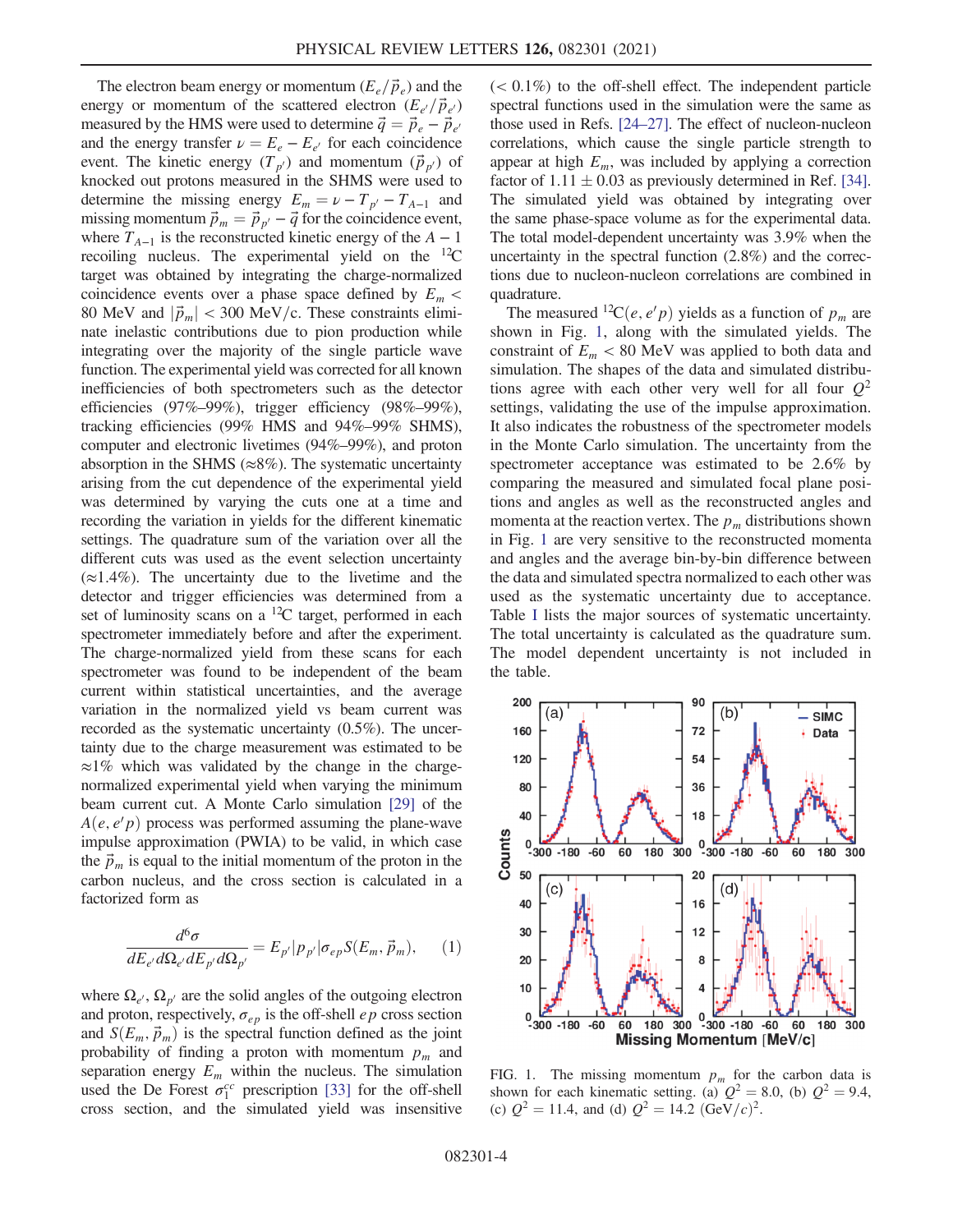## <span id="page-4-3"></span>TABLE I. Systematic uncertainties.

| Source                            | $Q^2$ dependent uncertainty (%)  |
|-----------------------------------|----------------------------------|
| Spectrometer acceptance           | 2.6                              |
| Event selection                   | 1.4                              |
| Tracking efficiency               | 0.5                              |
| Radiative corrections             | 1.0                              |
| Live time and detector efficiency | 0.5                              |
| Source                            | Normalization uncertainty $(\%)$ |
| Elastic $ep$ cross section        | 1.8                              |
| Target thickness                  | 0.5                              |
| Beam charge                       | 1.0                              |
| Proton absorption                 | 1.2                              |
| Total                             | 4.0                              |

The nuclear transparency was extracted as the ratio of experimental yield to the PWIA yield integrated over the same phase space volume V:

$$
T(Q^2) = \frac{\int_V d^3 p_m dE_m Y_{\text{exp}}(E_m, \vec{p}_m)}{\int_V d^3 p_m dE_m Y_{\text{PWIA}}(E_m, \vec{p}_m)},\tag{2}
$$

where  $V$  is the phase space volume as defined earlier,  $Y_{\text{exp}}(E_m, \vec{p}_m)$  is the experimental yield and  $Y_{\text{PWIA}}(E_m, \vec{p}_m)$ is the PWIA yield. The extracted nuclear transparency as a function of  $Q^2$  $Q^2$  is shown in Fig. 2 along with all previous measurements. The model-dependent uncertainty is not

<span id="page-4-4"></span>

FIG. 2. The carbon nuclear transparency from this experiment along with all previous experiments [24–[27,38\]](#page-5-15). The spacelike 4 momentum transfer squared is shown along the  $x$  axis (bottom scale), and the momentum of the knocked-out proton is also shown along the top scale of the x axis. The solid magenta line is for a constant value of 0.56. The dashed lines are theory predictions including CT [\[39\]](#page-5-26) for two different set of parameters and the solid blue line is a prediction from a relativistic Glauber calculation with CT [\[40\].](#page-5-27) The error bars show the statistical uncertainty while the band shows the 4.0% systematic uncertainty. The 3.9% model-dependent uncertainty is not shown.

shown in Fig. [2](#page-4-4) as to be consistent with the graphics of previous experiments. The measured nuclear transparency of carbon is found to be both energy and  $Q^2$  independent up to  $Q^2 = 14.2 \text{ (GeV/}c)^2$ , the highest accessed in quasielastic electron scattering to date. The combined dataset from all measurements above  $Q^2 = 3.0$   $(GeV/c)^2$  was fit to a constant value with a reduced  $\chi^2$  of 1.3. The outgoing proton momentum of this experiment overlaps with the effective proton momentum of the BNL experiments that reported an enhancement in nuclear transparency [\[21\]](#page-5-24). Moreover, the  $Q^2$  and outgoing proton momentum of this experiment are significantly higher than the BNL experiment. As the underlying reaction mechanisms of the  $A(p, 2p)$  and  $A(e, e'p)$  processes are different, these results provide key insight into the process dependence of exclusive scattering and the corresponding transparency. The differences governing the observed onset of CT for mesons at  $Q^2$  of about 1  $(GeV/c)^2$  and the absence of the onset of CT for protons at more than an order-of-magnitude higher  $Q^2$  may provide strong clues regarding the differences between two- and three-quark systems. Future experiments at JLab and elsewhere will further quantify such differences for pions,  $\rho$  mesons, and photons [\[35](#page-5-25)–37].

In summary, exclusive measurements were performed for  $Q^2$  from 8–14.2 (GeV/c)<sup>2</sup> on hydrogen and carbon targets. The nuclear transparency extracted from these measurements is consistent with traditional nuclear physics calculations and does not support the onset of color transparency. The proton momentum scales accessed in this experiment rule out color transparency as the reason for a rise in transparency noted in the  $A(p, 2p)$  data. The present results probe down to a transverse-size as small as  $\approx 0.05$  fm in the three-quark nucleon system, placing very strict constraints on the onset of color transparency at intermediate energies and all current models.

This work was funded in part by the U.S. Department of Energy, including Contract No. AC05-06OR23177 under which Jefferson Science Associates, LLC operates Thomas Jefferson National Accelerator Facility, and by the U.S. National Science Foundation and the Natural Sciences and Engineering Research Council of Canada. We wish to thank the staff of Jefferson Lab for their vital support throughout the experiment. We are also grateful to all granting agencies providing funding support to authors throughout this project.

<span id="page-4-0"></span>[\\*](#page-0-0) Corresponding author.

d.dutta@msstate.edu

- <span id="page-4-1"></span>[1] J. Carlson, S. Gandolfi, F. Pederiva, S. C. Pieper, R. Schiavilla, K. E. Schmidt, and R. B. Wiringa, [Rev. Mod.](https://doi.org/10.1103/RevModPhys.87.1067) Phys. 87[, 1067 \(2015\).](https://doi.org/10.1103/RevModPhys.87.1067)
- <span id="page-4-2"></span>[2] A. H. Mueller, in Proceedings of the Seventeenth Recontre de Moriond Conference on Elementary Particle Physics. Les Arcs, France (Editions Frontieres, France, 1982).